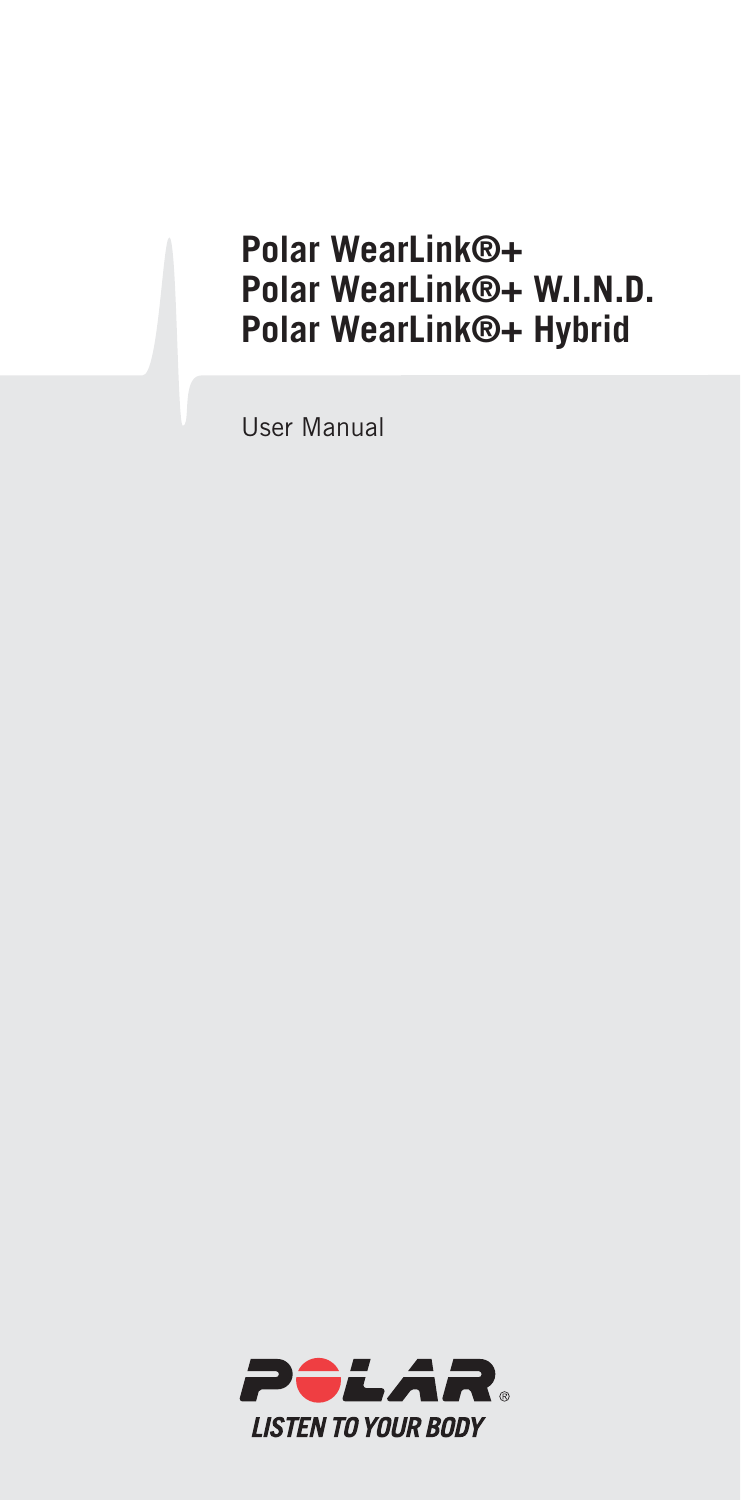







B2





 $\mathsf{C}$ 



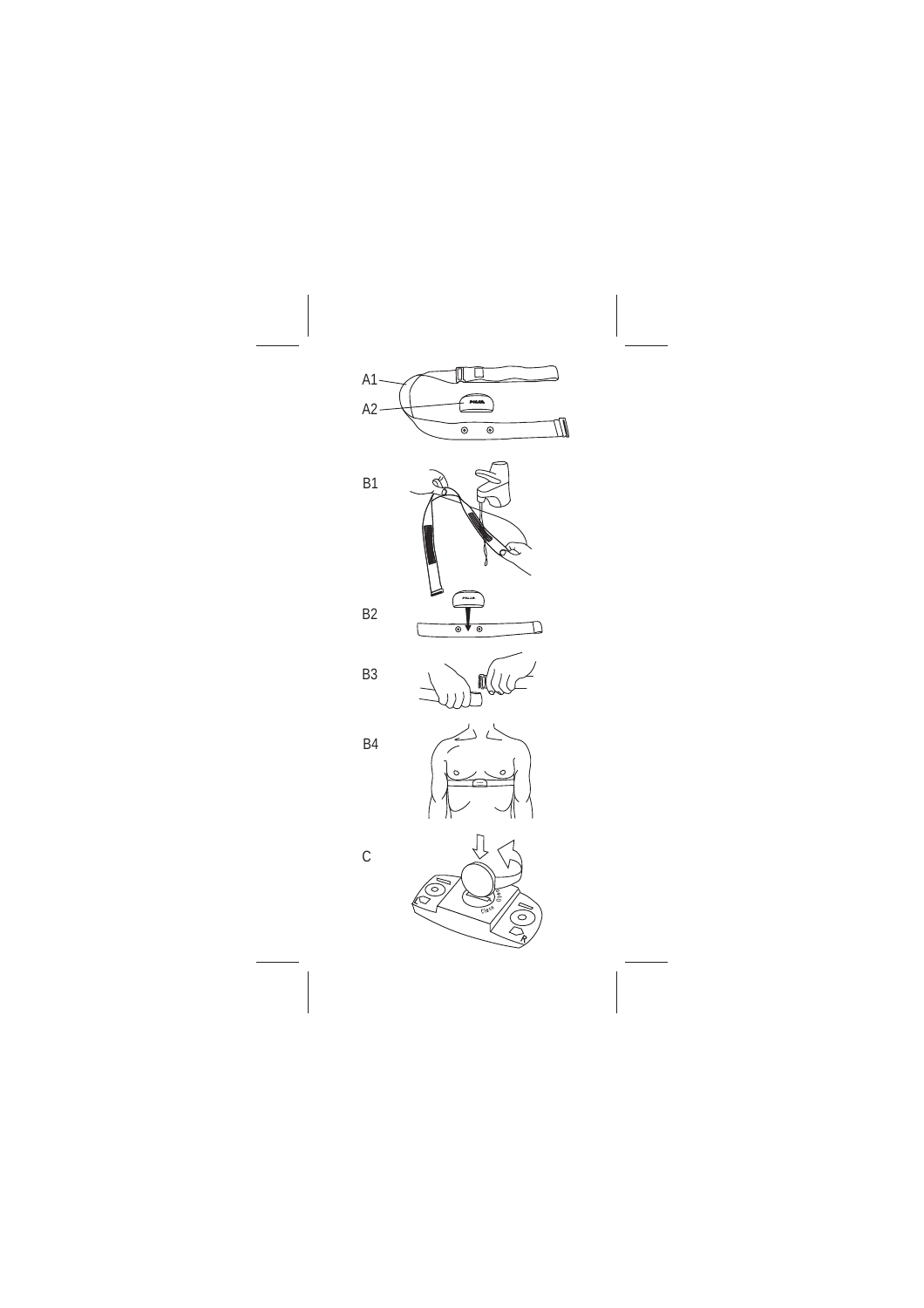## **ENGLISH**

This user manual contains instructions for Polar WearLink®+, Polar WearLink®+ W.I.N.D. and Polar WearLink®+ Hybrid transmitters. The model of your transmitter is printed on the connector.

The latest version of this user manual can be downloaded at www.polar.fi/support.

For a video tutorial, go to www.polar.fi/en/support/video\_tutorials.

Please follow the pictures on the front cover.

## **Transmitter Parts**

- 1. The electrode areas on the reverse side of the strap detect heart rate. Picture A1.
- 2. The connector sends the heart rate signal to the training computer. Picture A2.

## **Wear the Transmitter**

- 1. Wet the electrode areas of the strap under running water and make sure that they are well moistened. Picture B1.
- 2. Attach the connector to the strap. Adjust the strap length to fit snugly and comfortably. Picture B2.
- 3. Tie the strap around your chest, just below the chest muscles, and attach the hook to the other end of the strap. Picture B3.
- 4. Check that the wet electrode areas are firmly against your skin and that the Polar logo of the connector is in a central, upright position. Picture B4.
- E

Detach the connector from the strap after every use, to maximize the transmitter battery lifetime. Sweat and moisture may keep the electrodes wet and the transmitter activated. This will reduce the transmitter battery life. Rinse the strap under running water after every use.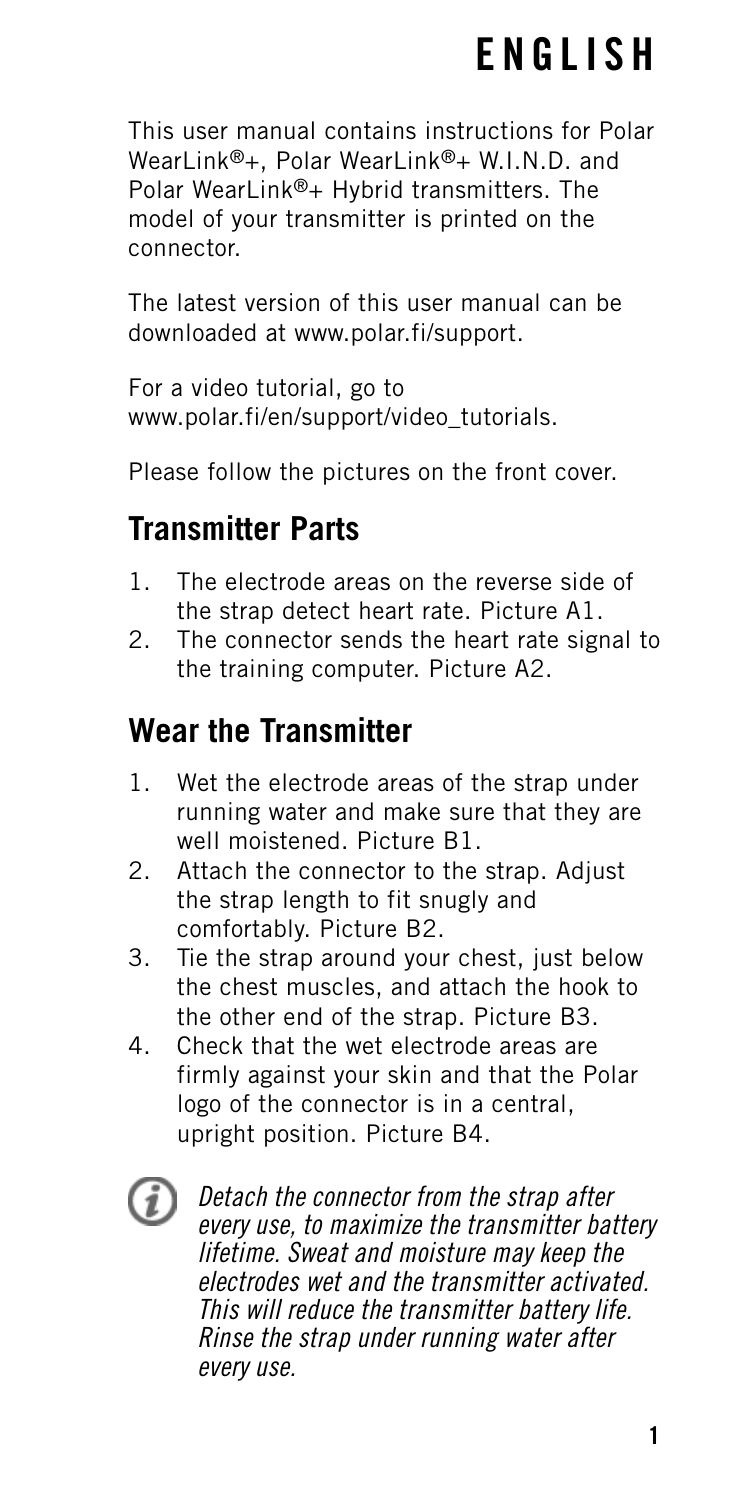## **Using a New Transmitter**

When you purchase a new WearLink®W.I.N.D. or WearLink®+ Hybrid transmitter, it has to be paired with your training computer in order to measure heart rate.

For instructions on how to pair the transmitter with the training computer, see your Polar training computer's user manual.

## **Using Your Transmitter in Water**

Polar WearLink®+ and WearLink®+ Hybrid transmitters can be used in water activities, but interference may occur for the following reasons:

- Sea and pool water are very conductive, and electrodes may short-circuit, preventing ECG signals from being detected by the transmitter.
- Jumping or sharp muscle movement may shift the transmitter so the ECG signals cannot be detected.
- The ECG signal strength is individual and depends on tissue composition.

For the best performance, we recommend that you use a bathing suit and wear the transmitter underneath.



Polar WearLink® W.I.N.D. transmitter is water resistant but will not measure heart rate in water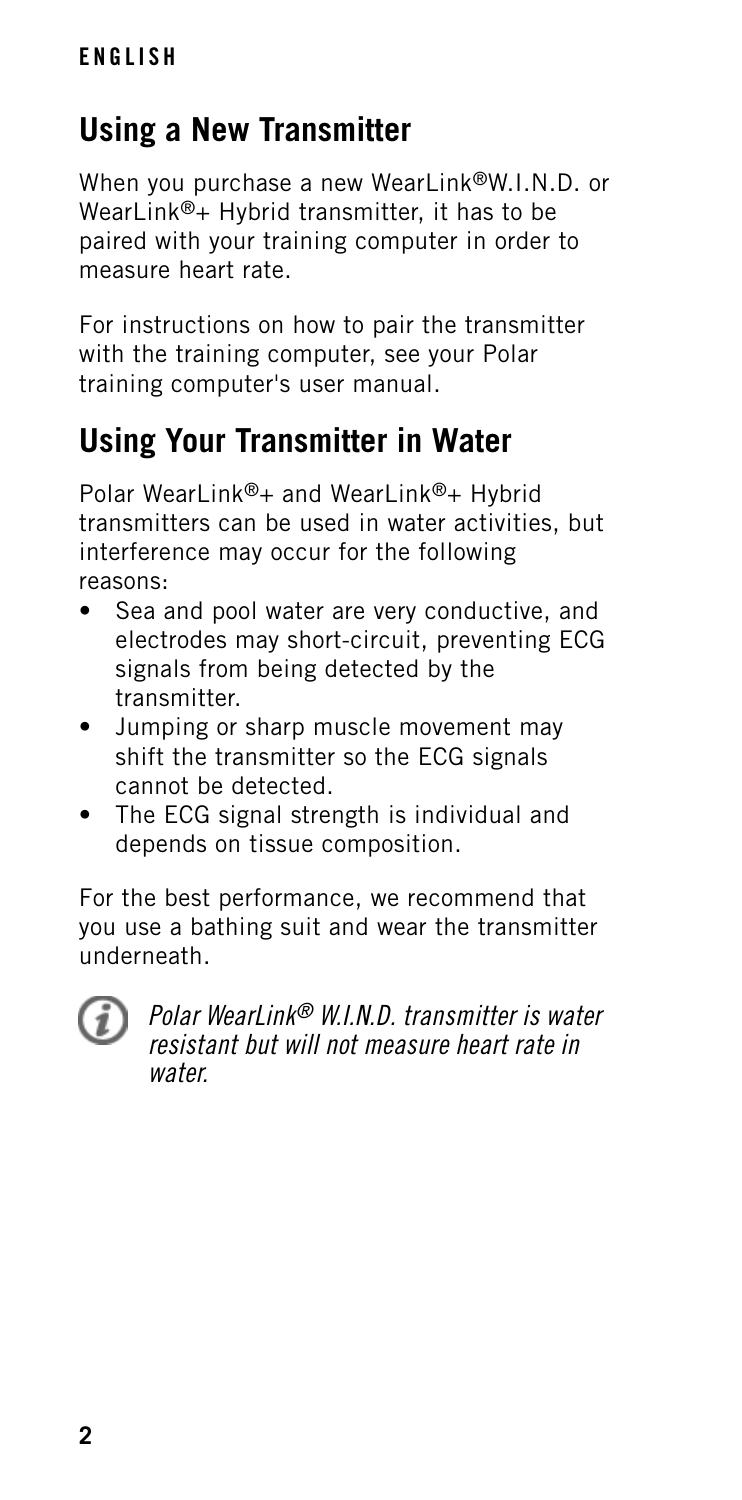### **Care and Maintenance**

The transmitter is a high-tech instrument that should be handled with care. The following instructions will help you fulfill guarantee obligations.

**Detach the transmitter connector from the strap after every use. Rinse the strap under running water.** Dry the connector with a soft towel. Never use alcohol or any abrasive material (steel wool or cleaning chemicals).

**Wash the strap regularly in a washing machine at 40ºC/104ºF or at least after every fifth use.** This ensures reliable measurement and maximizes the life span of the transmitter. Use a washing pouch. Do not soak, spin-dry, iron, dry clean or bleach the strap. Do not use detergent with bleach or fabric softener. Never put the transmitter connector in the washing machine or drier!

**Dry and store the strap and the transmitter connector separately to maximize the transmitter battery lifetime.** Wash the strap in a washing machine before long-term storage and always after use in pool water with high chlorine content.

#### **Service**

During the two-year guarantee/warranty period we recommend that you have service done by an authorized Polar Service Center only. The warranty does not cover damage or consequential damage caused by service not authorized by Polar Electro.

For contact information and all Polar Service Center addresses, visit www.polar.fi/support and country specific websites.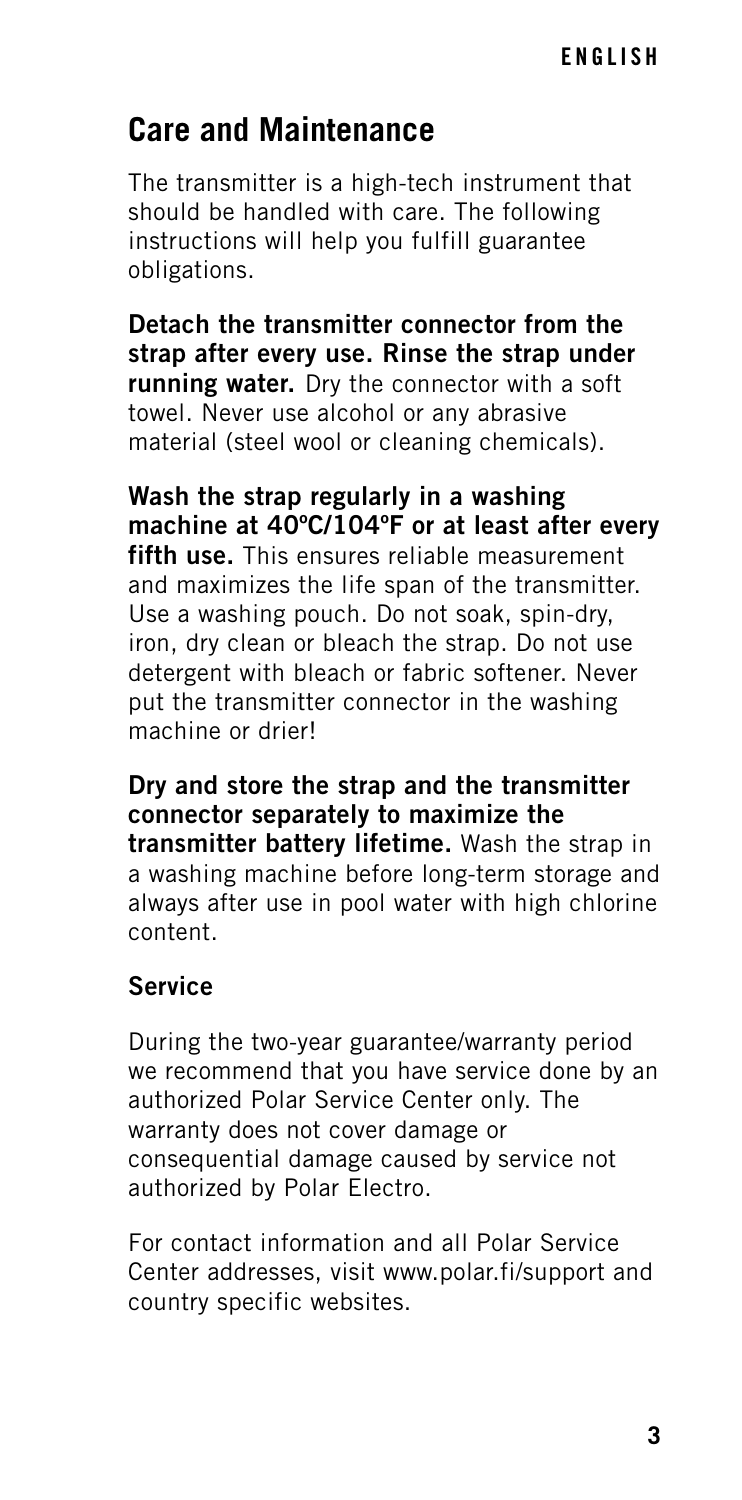#### **ENGLISH**

## **Batteries**

All WearLink transmitters have user changeable batteries. To change the battery yourself, follow the instructions below and see picture C on the front cover.

- 1. Using a coin, open the battery cover by turning it counterclockwise to OPEN.
- 2. Insert the battery inside the cover with the positive (+) side against the cover. Make sure the sealing ring is in the groove to ensure water resistance.
- 3. Press the cover back into the connector.
- 4. Use the coin to turn the cover clockwise to CLOSE.

Open the battery cover only when changing the battery to ensure a long life. Make sure the sealing ring is not damaged, in which case you should replace it with a new one.

Battery kits with sealing rings are available at Polar retailers and authorized Polar Service Centers. In the USA and Canada, additional sealing rings are available at authorized Polar Service Centers. In the USA the sealing ring/battery kits are also available at www.shoppolar.com.



Keep batteries away from children. If swallowed, contact a doctor immediately. Batteries should be disposed of in compliance with local regulations.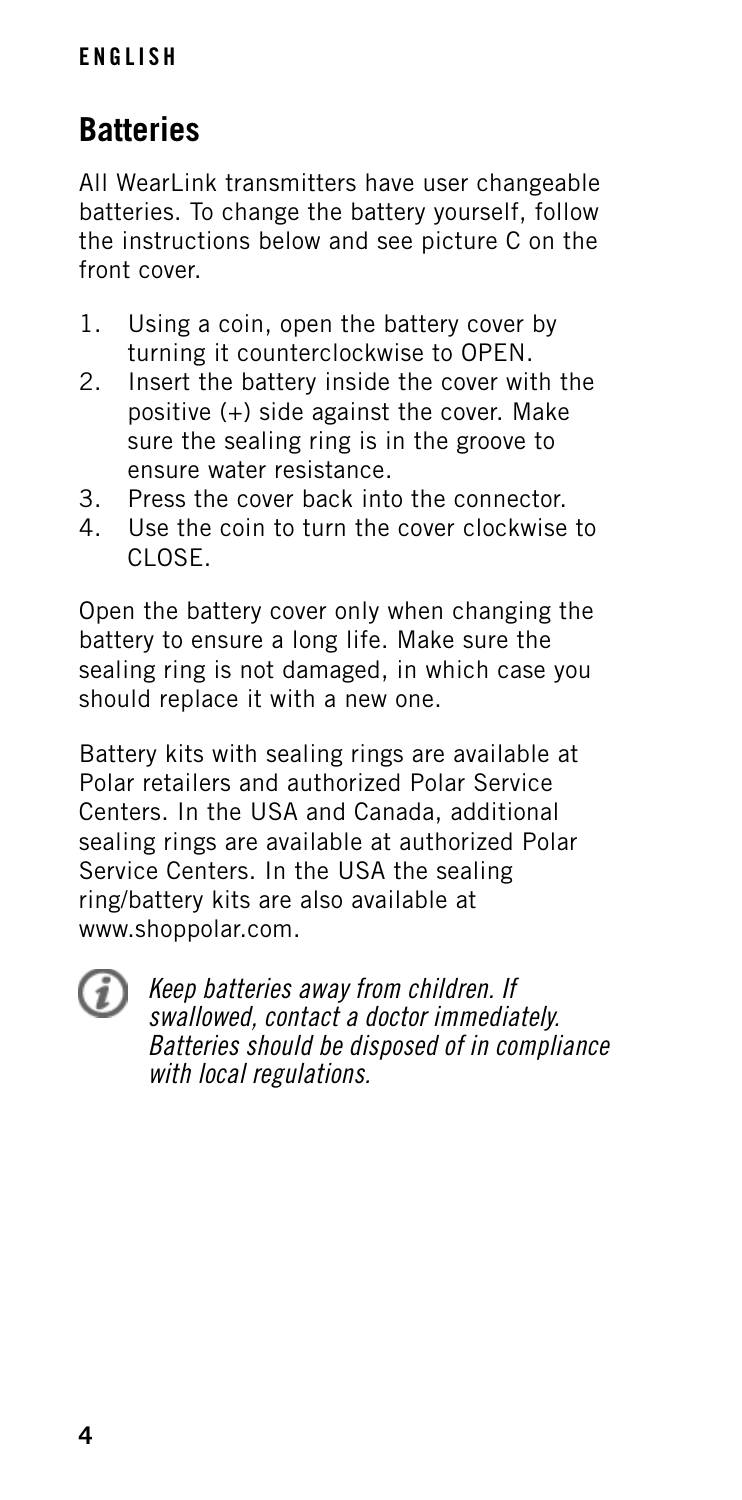## **Precautions**

For allergy information, see the listed materials in Technical Specifications. Avoid skin reactions by wearing the transmitter over a shirt, moistened under the electrodes.



The combined impact of moisture and intense abrasion may cause a black color to come off the transmitter's surface, possibly staining light-colored clothes. If you use perfume or insect repellent on your skin, you must ensure that it does not come into contact with the training computer or the transmitter.

## **Technical Specifications**

| <b>Battery type</b>                       | CR 2025                                              |
|-------------------------------------------|------------------------------------------------------|
| Battery sealing ring                      | 0-ring $20.0 \times 1.0$<br>Material FPM             |
| Polar WearLink®+<br>battery life          | 700 hours of use                                     |
| Polar WearLink®+<br>W.I.N.D. battery life | 2000 hours of use                                    |
| Polar WearLink®+ Hybrid<br>battery life   | 600 hours of use                                     |
| Operating temperature                     | 14 °F to 122 °F/ -10 °C<br>to $+50C$                 |
| Connector material                        | Polyamide                                            |
| Strap material                            | 35% Polyester,<br>35% Polyamide,<br>30% Polyurethane |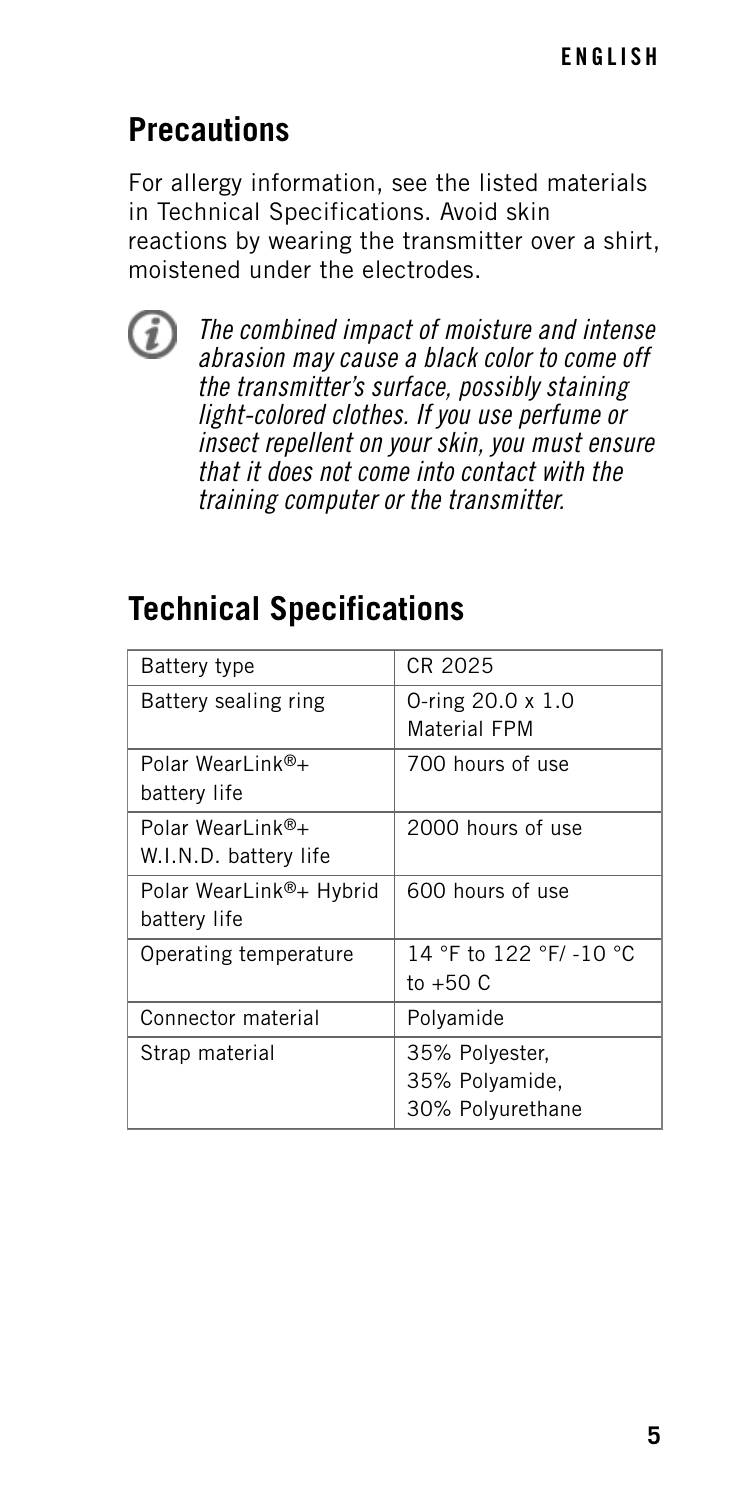## **Limited International Polar Guarantee**

- This guarantee does not affect the consumer's statutory rights under applicable national or state laws in force, or the consumer's rights against the dealer arising from their sales/purchase contract.
- This limited Polar international guarantee is issued by Polar Electro Inc. for consumers who have purchased this product in the USA or Canada. This limited Polar international guarantee is issued by Polar Electro Oy for consumers who have purchased this product in other countries.
- Polar Electro Oy/Polar Electro Inc. guarantees the original consumer/purchaser of this device that the product will be free from defects in material or workmanship for two (2) years from the date of purchase.
- **The receipt of the original purchase is your proof of purchase!**
- The guarantee does not cover the battery, normal wear and tear, damage due to misuse, abuse, accidents or non-compliance with the precautions; improper maintenance, commercial use, cracked, broken or scratched cases/displays, armband, elastic strap and Polar apparel.
- The guarantee does not cover any damage/s, losses, costs or expenses, direct, indirect or incidental, consequential or special, arising out of, or related to the product.
- Items purchased second hand are not covered by the two (2) year warranty, unless otherwise stipulated by local law.
- During the guarantee period, the product will be either repaired or replaced at any of the authorized Polar Service Centers regardless of the country of purchase.

Guarantee with respect to any product will be limited to countries where the product has been initially marketed.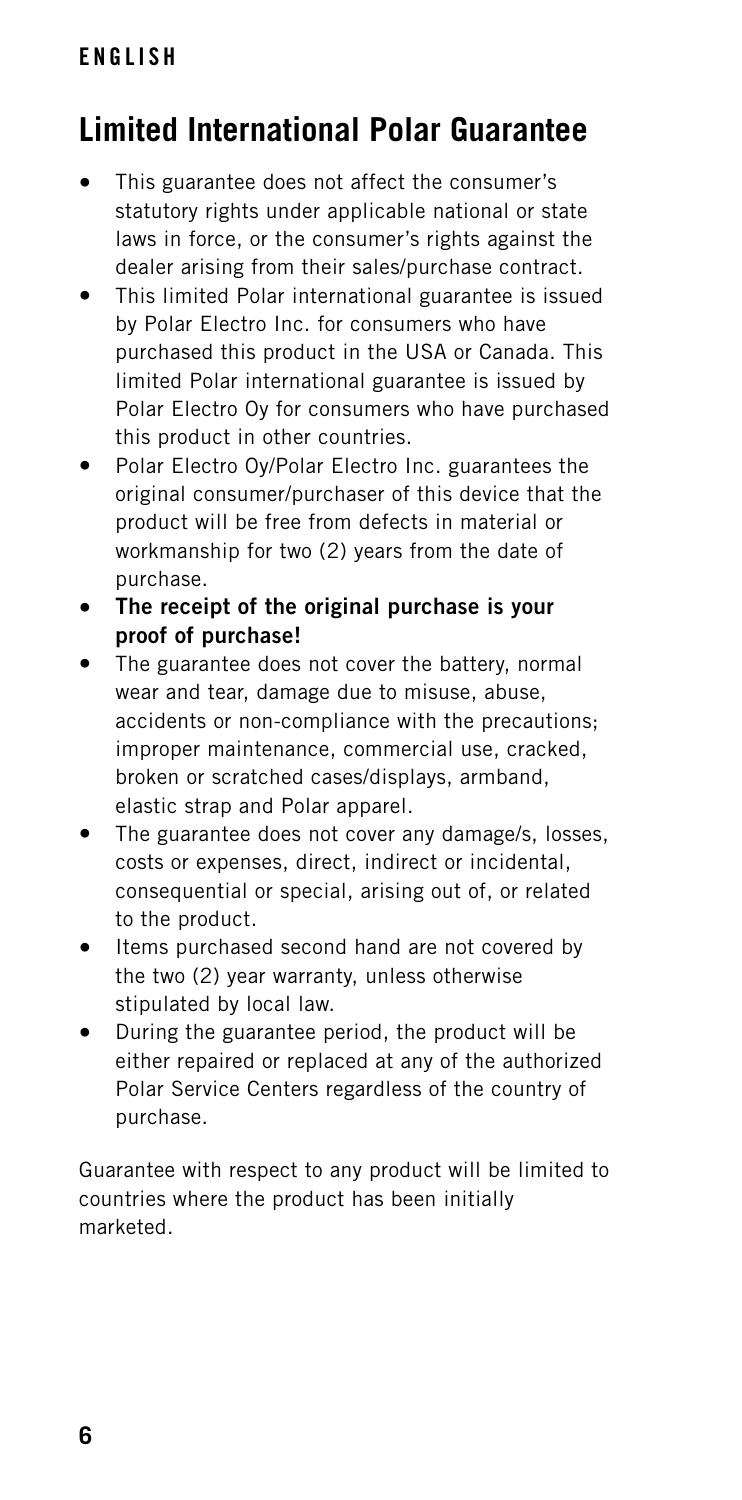# CE0537;0889

This product is compliant with Directives 93/42/EEC and 1999/5/EC. The relevant Declaration of Conformity is available at www.polar.fi/support.

Regulatory information is available at www.polar.fi/support.



This crossed out wheeled bin marking shows that Polar products are electronic devices and are in the scope of Directive 2002/96/EC of the European Parliament and of the Council on waste electrical and electronic equipment (WEEE) and batteries and accumulators used in products are in the scope of Directive 2006/66/EC of the European Parliament and of the Council of 6 September 2006 on batteries and accumulators and waste batteries and accumulators. These products and batteries/accumulators inside Polar products should thus be disposed of separately in EU countries.

Copyright © 2011 Polar Electro Oy, FIN-90440 KEMPELE, Finland. All rights reserved. No part of this manual may be used or reproduced in any form or by any means without prior written permission of Polar Electro Oy.

The names and logos in this user manual or in the package of this product are trademarks of Polar Electro Oy. The names and logos marked with a ® symbol in this user manual or in the package of this product are registered trademarks of Polar Electro Oy. Windows is a registered trademark of Microsoft Corporation and Mac OS is a registered trademark of Apple Inc.

Polar Electro Oy is a ISO 9001:2008 certified company.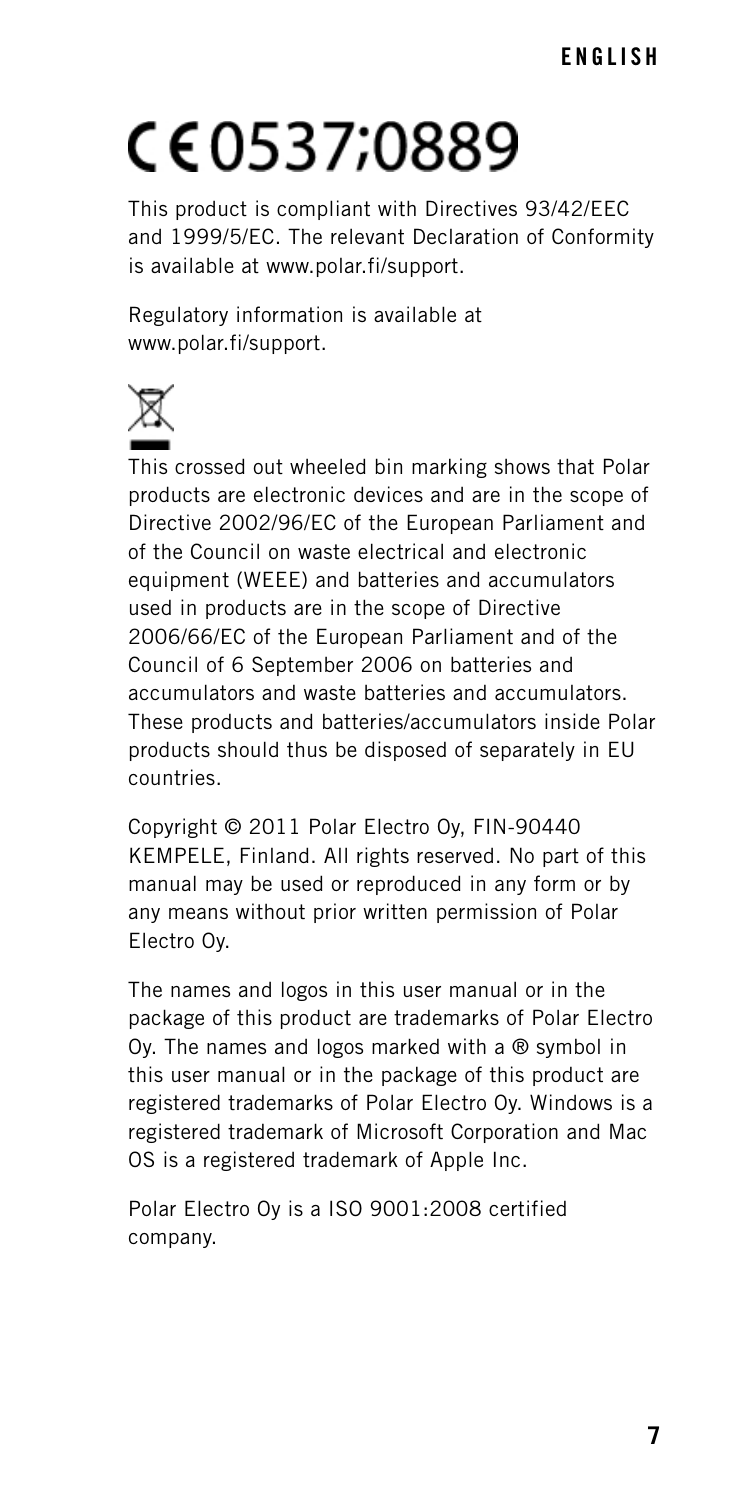#### **Disclaimer**

- The material in this manual is for informational purposes only. The products it describes are subject to change without prior notice, due to the manufacturer's continuous development program.
- Polar Electro Inc. / Polar Electro Oy makes no representations or warranties with respect to this manual or with respect to the products described herein.
- Polar Electro Inc. / Polar Electro Oy shall not be liable for any damages, losses, costs or expenses, direct, indirect or incidental, consequential or special, arising out of, or related to the use of this material or the products described herein.

This product is protected by one or several of the following patents: FI23471, USD49278S, USD492784S, USD492999S, FI68734, US4625733, DE3439238, GB2149514, HK81289, FI88972, US5486818, DE9219139.8, GB2258587, FR2681493, HK306/1996, FI96380, WO95/05578, EP665947, US5611346, JP3568954, DE69414362, FI4150, US6477397, DE20008882, FR2793672, ES1047774, FI112844, EP724859B1, US5628324, DE69600098T2, FI110915, US7324841, EP1361819, FI23471, US D492999SS, EU0046107-002, EU0046107-003. Other patents pending.

www.polar.fi